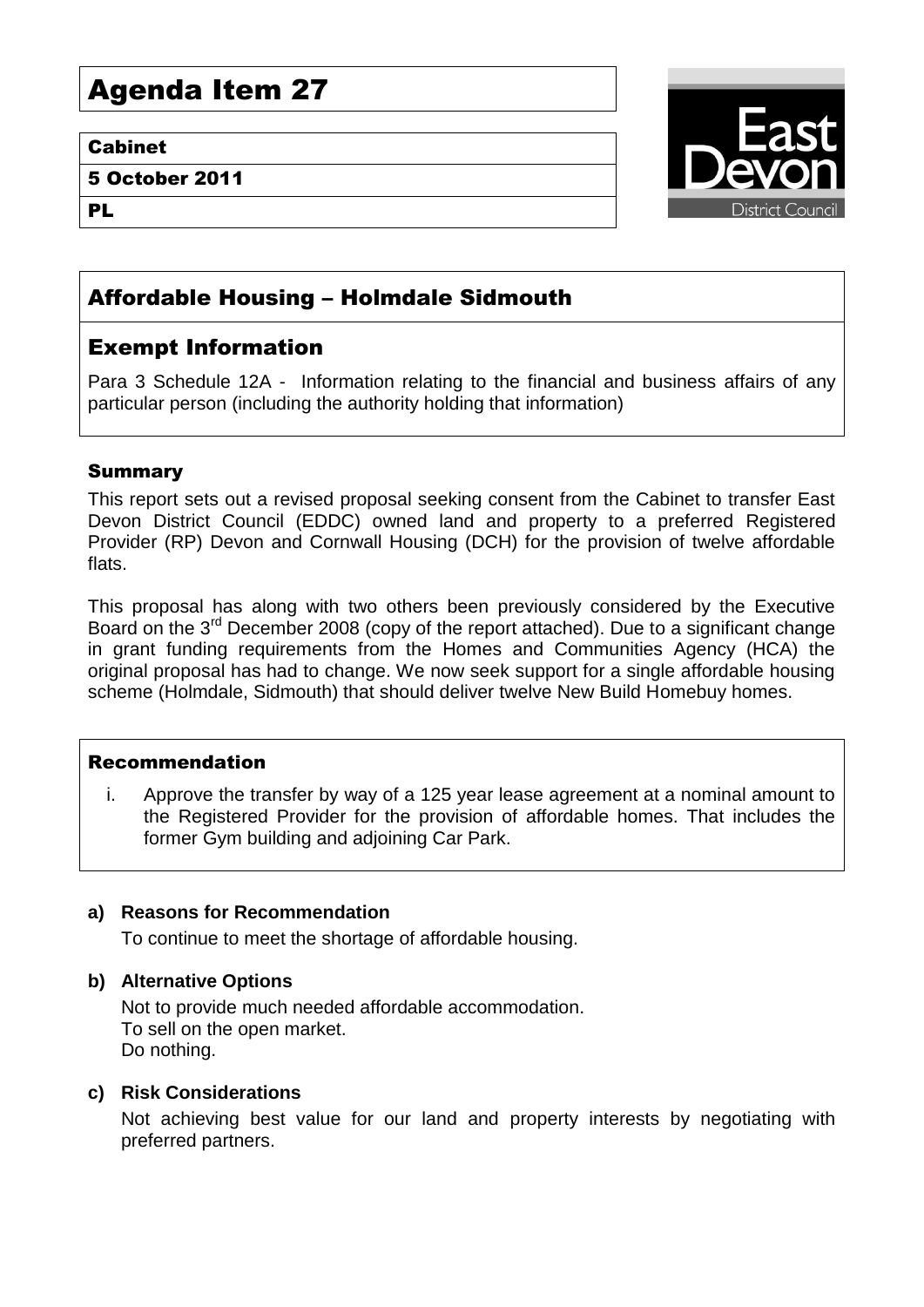#### **Positive Impact Overall**

Affordable Homes. Thriving Economy. Safe Environment. Excellent Customer Service. Inspirational Council. Meeting our Diversity and Equality duties.

#### **Potential Negative Impact**

Meeting our crime and disorder duties. Create Cashable Savings

**e) Date for Review of Decision** October 2012

### 1 Background information

- 1.1 A report has been previously considered and approved by the Executive Board on the 3rd December 2008 (copy attached **annex 1**).
- 1.2 The proposed development at Holmdale has since secured planning permission (10/0131MFUL) this approval is for a mix of one and two bedroom flats. Unfortunately the scheme wasn't successful in securing HCA grant funding last year.
- 1.3 Following on from the Comprehensive Spending Review in October 2010 the amount of grant funding for affordable housing has been significantly reduced. This has had a serious knock on effect with potential affordable housing schemes locally and nationally. The reduction in grant per unit has meant that the traditional social rented tenure will be an exception rather than the rule. Social rented tenure has been replaced by Affordable Rent (80% of market rents including service charges) this will increase the rents charged with any shortfall being met by housing benefits.

Unfortunately even at 80% affordable rents the proposal at Holmdale shows a significant projected funding shortfall and is considered by DCH as unviable. DCH have re-appraised the proposed development using a Low Cost Home Ownership model. This alternative tenure has enabled the scheme to "stack up" in viability terms, it is therefore proposed that all 12 units are made available as New Build Homebuy (shared ownership or similar tenure). Typically shared ownership means that an individual will purchase a percentage of the property, normally between 35 / 50% of the open market value with rent being charged by the RP at between 2 – 3% of the remaining unowned equity.

1.4 The new HCA spending regime required that DCH re-submit a new bid for grant funding earlier this year. Early indications from DCH / HCA look very favourable. DCH will have to sign a Funding Development Agreement with the HCA in September 2011 to formalise their allocation.

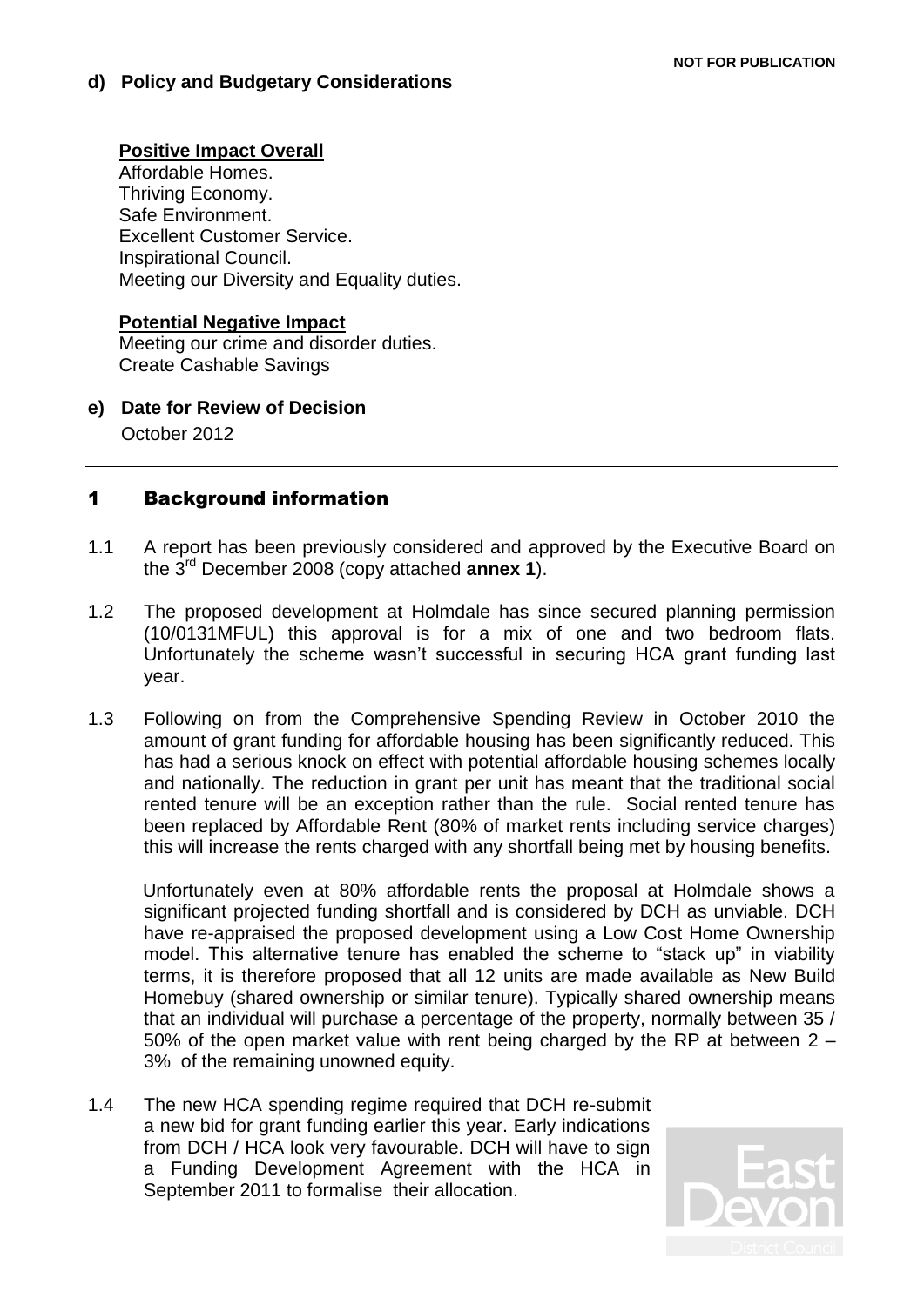- 1.5 The property is now vacant and in need of considerable improvement.
- 1.6 The adjoining Car Park is currently let on individual leases to members of the public, notice has been served advising that subject to securing funding they will have to vacate. When the proposed development is completed there should be eleven parking spaces available to rent on a first come first serve basis. The parking spaces will be transferred back to EDDC.
- 1.7 Location plan attached, Holmdale, Sidmouth **annex 2**
- 1.8 It is proposed that DCHA will be granted a 125 year ground lease to enable the development to be undertaken on this land. It is proposed that the lease be at a nominal ground rent of £600 per annum, without a premium.
- 1.9 This transaction will be at less than 'Best Value' which may otherwise be achievable if the land was to be sold on the open market with planning permission for a 12 flats without restrictions on occupancy.

#### **2. Valuations**

- 2.1 A valuation of the site has been undertaken to establish the 'Under Value'. The unrestricted open market value of the site (assuming it to have the benefit of planning permission for a development of 12 residential flats) has been assessed to be of the order of £250,000.
- 2.2 The site at present is partly occupied by a two storey commercial building that is let on a short term tenancy to Sidmouth Rugby Club and produces a rental income of £1,200 (which would be due for review to a market rent of £2,400 per annum). The adjoining land is currently used as a reserved car park for 32 cars and produces a net income of £4,200 per annum. The 'Existing Use Value' is therefore considered to be of the order of £250,000.
- 2.3 The 'Under Value' arising from this transaction is therefore considered to be £250,000 less the capitalised ground rent of £15,000 = £235,000.
- 2.4 The proposed partnership with Devon and Cornwall Housing Association will deliver twelve low cost homes. However, this transaction will be a disposal at less than best value than would otherwise be achievable if the land were to be to be sold on the open market without restrictions.
- 2.4 Whilst doing our best to enable more affordable homes to be delivered in East Devon, consideration must be given to the fact that as a Local Authority it may be necessary to meet some of the development costs. These costs include lost revenue from property and realising any land value.

### **3. Conclusions**

3.1 The Cabinet are invited to consider whether it still wishes to provide affordable housing at Holmdale, based on the assumption that all twelve units are available as New Build Homebuy, and whether it is appropriate that we transfer the identified land and property to our preferred RP partner by means of a 125 year lease at a nominal amount.